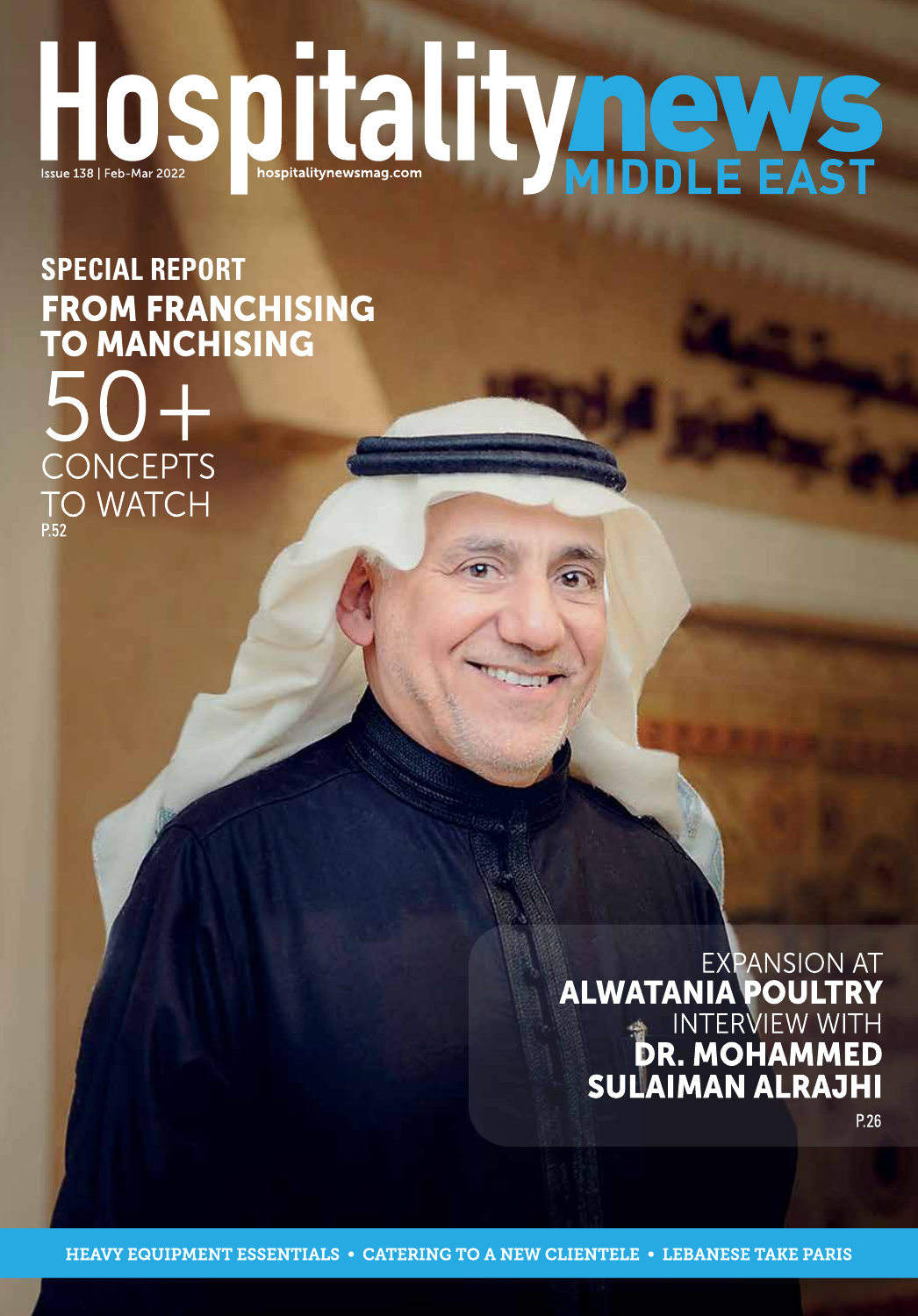# THE PARIS CONNECTION: LEBANESE CONCEPTS IN THE FRENCH CAPITAL



The economic crisis in Lebanon has forced many Lebanese restaurateurs to chase new opportunities for their brands abroad, away from soaring inflation rates and political instability. Nagi Morkos, founding and managing partner at Hodema consulting services, tells us more about the Lebanese concepts that have made their way to the French capital.

Like London, Paris is a destination in Western Europe favored by Lebanese entrepreneurs looking to expand their businesses. Benefiting from strong ties and cultural connections with Lebanon, France has always welcomed the Lebanese, whereby the expat community in the French capital is thriving.

## New faces on the block

In recent months, the number of Lebanese concepts in Paris has flourished.

Bachir Ice Cream: One of the first to take the plunge was Bachir, the famous icecream parlor, which opened its Parisian doors in 2016. At Bachir's two branches, near Pompidou and in Montmartre,

customers wait in line for organic milk and pistachio ice cream.

Malak Al Tawouk: The popular street food brand Malak Al Tawouk also launched its first branch in Paris in 2021. Situated near République, Malak Al Tawouk's burgers, tawouk and fattoush have immediately found their audience, and the owners Joseph and Alain Saade plan to open more branches soon.

Tawlet Paris: Tawlet Beirut's founder, Kamal Mouzawak — who also created the producers' market Souk El Tayeb realized his Parisian vision in January 2022, opening Tawlet Paris on Rue de la Fontaine au Roi. The eatery has put traditional Lebanese home cooking in

the spotlight, celebrating Lebanese culture and traditions while empowering female cooks to showcase their skills and regional specialties.

"Our concept is from Lebanon, and not Lebanese," says Mouzawak. "Lebanese restaurants in Paris can sometimes be associated with low-quality mezzes. We are different; we do homemade cuisine, not typical restaurant cuisine."

The idea to open a French branch had been on Mouzawak's mind for a while, but he admits that the situation in Lebanon speeded up the process. The colorful and flavorful buffet unveils authentic mouloukhiye, frikke, moujadara, daoud basha, and so on. The eatery also features